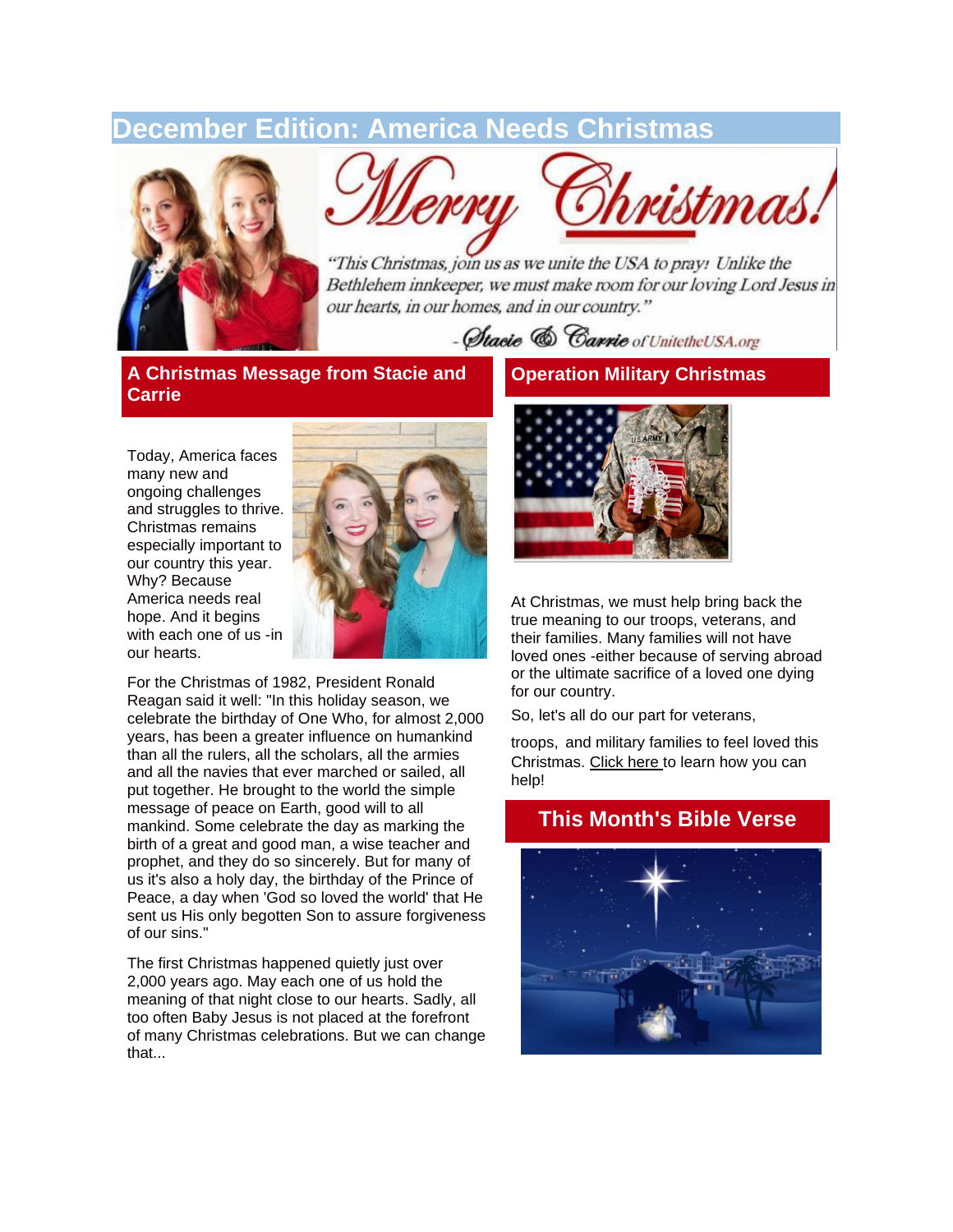Make an effort to put aside some of the busyness and chaos that often accompany Christmas. Focus on the real meaning of the season: Jesus. Reflect on His love for you and the tremendous meaning of His birth for you for us all. For starters, we recommend reading [Luke 2](https://www.biblegateway.com/passage/?search=Luke+2&version=ESV) and reading the newsletter's featured Christmas message by Zig Ziglar. (Scroll on to read it. You won't regret it!)

Friends, we ask God to bless you as you celebrate Christ throughout Christmas. Merry Christmas!

Carrie and Stacie Stoelting Sisters and Founders of Unite the USA [www.unitetheusa.org](http://www.unitetheusa.org/) 

#### **Why I Believe In Christmas**



#### **By Zig Ziglar** *[www.ziglar.com](http://r20.rs6.net/tn.jsp?e=001I5X71daTzAokpKkQ6KekaZax3aBy_YRWTDdVDM8YqYCq9bHXE__S7GA9k8vQflZ-tR8qL7_x9YTQAQnb1TzpEq2-VuFgLenC2hxBKxAlWAA=)*

It's the first Christmas I can remember. It arrived just seven weeks after the deaths of my father and baby sister. To make matters worse, it was in the heart of the Great Depression. Things were tough. All of us children who were older made what income contributions we could, but the truth was my mother had eight of her eleven remaining children still living at home, and six were too young to work. Understandably, the Ziglar kids were concerned about what kind of Christmas it would be!

The good news is that though our grief was fresh, we still celebrated Christmas. We received no toys that year, but much to my delight in my gift box I found three English walnuts and something I had never tasted before-raisins! They were absolutely delicious. Mama prepared her wonderful molasses

"Therefore the Lord himself will give you a sign: The virgin will conceive and give birth to a son, and will call him Immanuel." **Isaiah 7:14**

## **Featured Quote**



"Through Jesus Christ the world will yet be a better and a fairer place. This faith sustains us today as it has sustained mankind for centuries past. This is why the Christmas story, with the bright stars shining and the angels singing, moves us to wonder and stirs our hearts to praise. Now, my fellow countrymen, I wish for all of you a Christmas filled with the joy of the Holy Spirit, and many years of future happiness with the peace of God reigning upon this earth." **-President Harry S. Truman**

(December 24th, 1952)

### **Shop and Support Our Outreach**

*Your financial and prayer support make a big difference to fund our outreach. We are grateful for your support to help us further the Gospel of Jesus Christ.*

*Thank you and God bless you! Stacie and Carrie*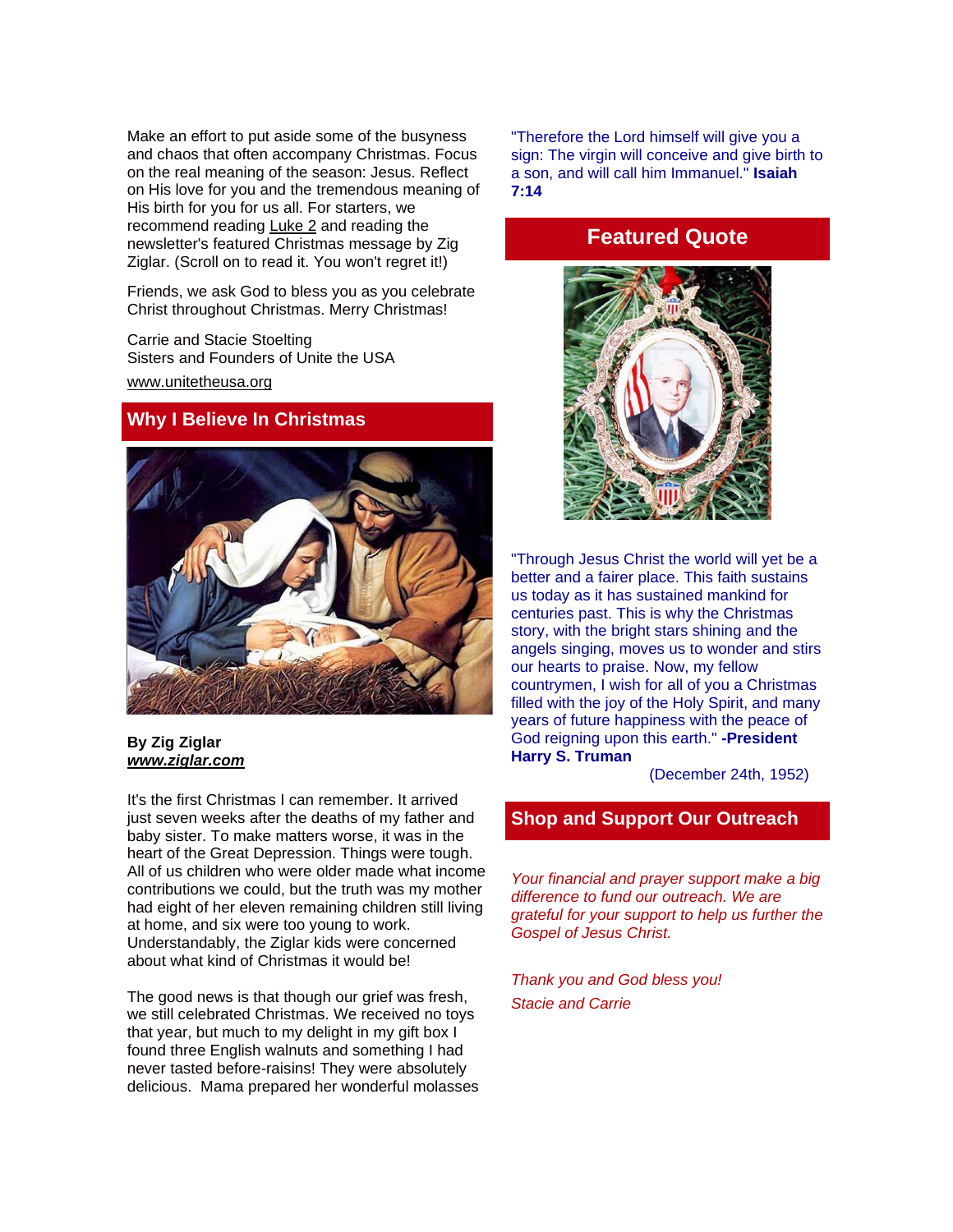candy and we had a small cedar tree. And my mother read the Christmas story, like she always did.

My sixth Christmas will always have great meaning to me. We celebrated the birth of Christ even in hard times because we believed in Christmas.

#### **A Chance In Celebrating the Season**

Unfortunately, over the years things have changed. The cheerful "Merry Christmas" of yesteryear has been replaced by the politically correct "Happy Holidays!" In the minds of many people we celebrate "holidays." Not only is Christ not at the center of the celebration, he isn't even considered to be the reason for the season!

If I seem upset about the changes that I see taking place in regard to Christmas, it is because I am! It's not because an old tradition is being changed. No, I'm upset that the event that made it possible for me to have a life I could never have imagined is being hidden from view with decorations, wrapping paper, parties and political correctness!

#### **Christmas! A Reason To Celebrate**

You see, I believe it's worth celebrating that Jesus came to earth-His birth signaled hope for all mankind. I believe that as he lived out a perfect life before God and mankind, he showed that he truly was God's Son. And I believe that by giving his life up on a cross, he completely paid the penalty that my sins-and yours-deserve before a holy God. And it was made possible because of that first Christmas.

How could I not believe in Christmas? Because Christ was born as a baby in a manger, that's more than enough reason to celebrate Christmas for what it is-a joyful occasion. I've experienced forgiveness of my sins and have the assurance of eternity in Heaven!

If you don't know Jesus Christ, let me say that He tells us in John 14:6, "I am the way, and the truth and the life. No one comes to the Father except through me." How do you do that? First, understand that I'm talking about a relationship, not a religion. All the world's major religions emphasize that you qualify for heaven by your good works-the things that you do. Such "religion" is spelled "d-o." Christianity is spelled "d-o-n-e." Christ already paid





**Premium Patriotic Package** - Only \$25.00 and FREE shipping in the USA. *Unite the USA* (book) and *In God We Still Trust* (CD) for only \$25! (It's a sure way to inspire anyone who loves America!) [Click here to](http://unitetheusa.org/id56.html)  [buy now and support our cause.](http://unitetheusa.org/id56.html)

# **Share and Sign Up**

Be sure to share this edition with your friends. Sign up for Unite the USA's free monthy e-mail [here!](http://r20.rs6.net/tn.jsp?e=001I5X71daTzAokpKkQ6KekaZax3aBy_YRWTDdVDM8YqYCq9bHXE__S7GA9k8vQflZ-tR8qL7_x9YSDqQ8hU-2fAdhqKmyVmVlwYyvJ3dIcxAe_3EmyeqiJhPBzfKksCqL8)

### **In God We Still Trust Video**

Our country needs to turn to Jesus. Listen to "In God We Still Trust" for inspiration to keep "fighting the good fight". For hope and encouragement, listen to Stacie Ruth and Carrie Beth sing "In God We Still Trust".



 $\blacktriangleright$  4)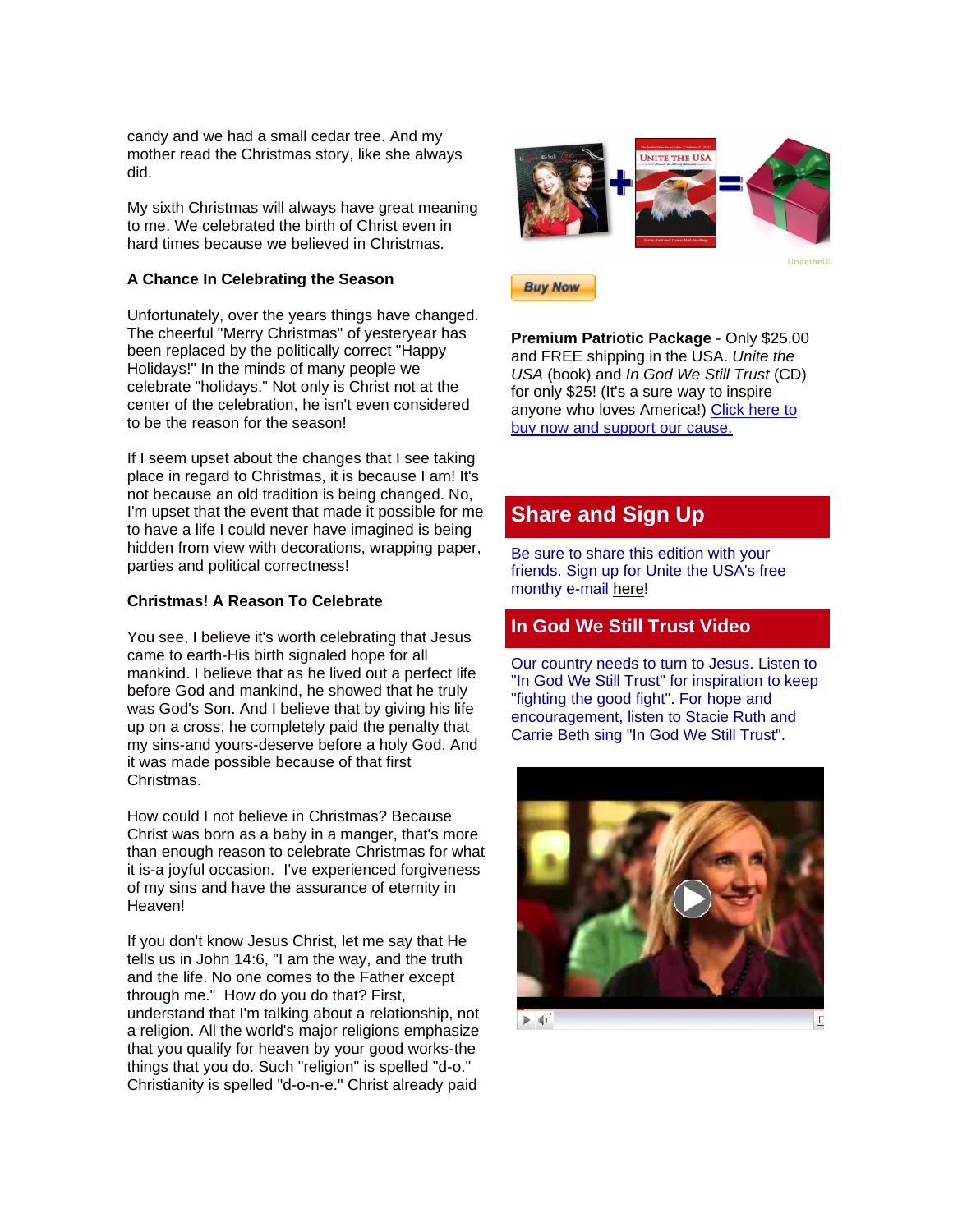for our sins when He died on the cross. "God shows his love for us in that while we were still sinners, Christ died for us" (Romans 5:8). And he rose from the grave proving that the punishment for our sins was fully paid.

Nothing we could ever "do" could qualify us for God's forgiveness and reserve our place in heaven. That's why Christ himself said, "This is the work of God, that you believe in him who he has sent" (John 6:29).

#### **Celebrate Like Never Before!**

God forgives us, saves us from our sins, and gives us eternal life based on our belief in what Jesus did for us. Why? Because God is gracious beyond measure! The Bible says that it is "...by grace you have been saved through faith. And this is not your own doing; it is the gift of God, not a result of works..." (Ephesians 2:8-9). Though "the wages of sin is death" [eternal separation from God], the greatest Christmas gift we could ever have is "the free gift of God...eternal life in Jesus Christ our Lord" (Romans 6:23). With gift-giving like that from God, I don't want to lose the significance of Christmas. I believe in Christmas!

I urge you to accept the greatest "Christmas gift" you'll ever receive: If you're convinced that God's way is the only way to meaningful life now and eternal life in heaven, you can tell him in words like these: "Dear God, I do believe Jesus died for me, and took the punishment my sins deserved. I want to receive your free gift of salvation and eternal life. Thank you for making this possible!"

Then join me this year in celebrating Christmas like you've never celebrated it before!

Merry Christmas, Zig